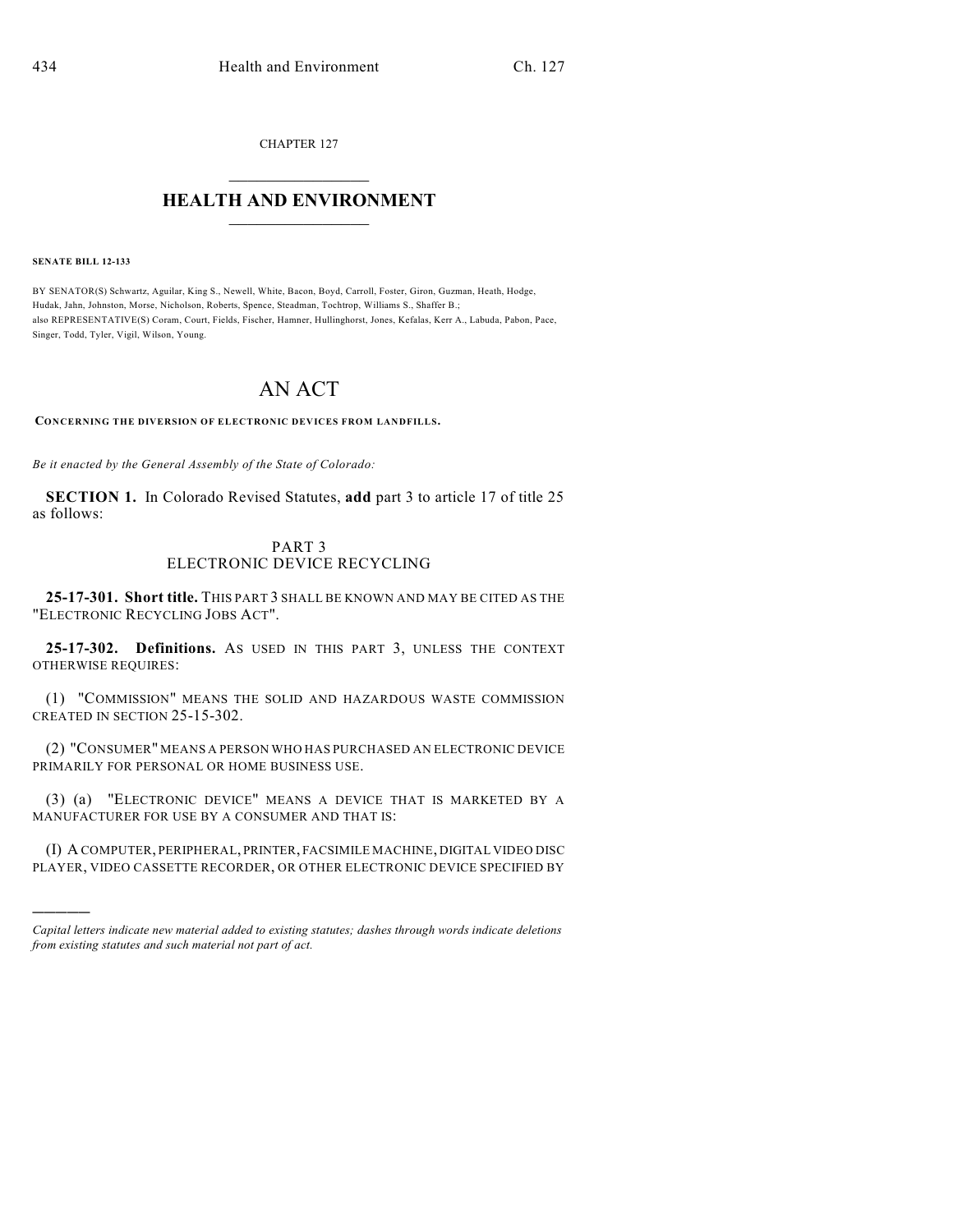## Ch. 127 Health and Environment 435

RULE PROMULGATED BY THE COMMISSION; OR

(II) A VIDEO DISPLAY DEVICE OR COMPUTER MONITOR, INCLUDING A LAPTOP, NOTEBOOK, ULTRABOOK, OR NETBOOK COMPUTER, TELEVISION, TABLET OR SLATE COMPUTER, ELECTRONIC BOOK, OR OTHER ELECTRONIC DEVICE SPECIFIED BY RULE PROMULGATED BY THE COMMISSION THAT CONTAINS A CATHODE RAY TUBE OR FLAT PANEL SCREEN WITH A SCREEN SIZE THAT IS GREATER THAN FOUR INCHES, MEASURED DIAGONALLY.

(b) "ELECTRONIC DEVICE" DOES NOT INCLUDE:

(I) A DEVICE THAT IS PART OF A MOTOR VEHICLE OR ANY COMPONENT PART OF A MOTOR VEHICLE, INCLUDING REPLACEMENT PARTS FOR USE IN A MOTOR VEHICLE;

(II) A DEVICE, INCLUDING A TOUCH-SCREEN DISPLAY, THAT IS FUNCTIONALLY OR PHYSICALLY PART OF OR CONNECTED TO A SYSTEM OR EQUIPMENT DESIGNED AND INTENDED FOR USE IN ANY OF THE FOLLOWING SETTINGS, INCLUDING DIAGNOSTIC, MONITORING, OR CONTROL EQUIPMENT:

- (A) INDUSTRIAL;
- (B) COMMERCIAL, INCLUDING RETAIL;
- (C) LIBRARY CHECKOUT;
- (D) TRAFFIC CONTROL;
- (E) SECURITY, SENSING, MONITORING, OR COUNTERTERRORISM;
- (F) BORDER CONTROL;
- (G) MEDICAL; OR
- (H) GOVERNMENTAL OR RESEARCH AND DEVELOPMENT;
- (III) A DEVICE THAT IS CONTAINED WITHIN ANY OF THE FOLLOWING:
- (A) A CLOTHES WASHER OR DRYER;
- (B) A REFRIGERATOR, FREEZER, OR REFRIGERATOR AND FREEZER;
- (C) A MICROWAVE OVEN OR CONVENTIONAL OVEN OR RANGE;
- (D) A DISHWASHER;
- (E) A ROOM AIR CONDITIONER, DEHUMIDIFIER, OR AIR PURIFIER; OR
- (F) EXERCISE EQUIPMENT;

(IV) A DEVICE CAPABLE OF USING COMMERCIAL MOBILE RADIO SERVICE, AS DEFINED IN 47 CFR 20.3, THAT DOES NOT CONTAIN A VIDEO DISPLAY AREA GREATER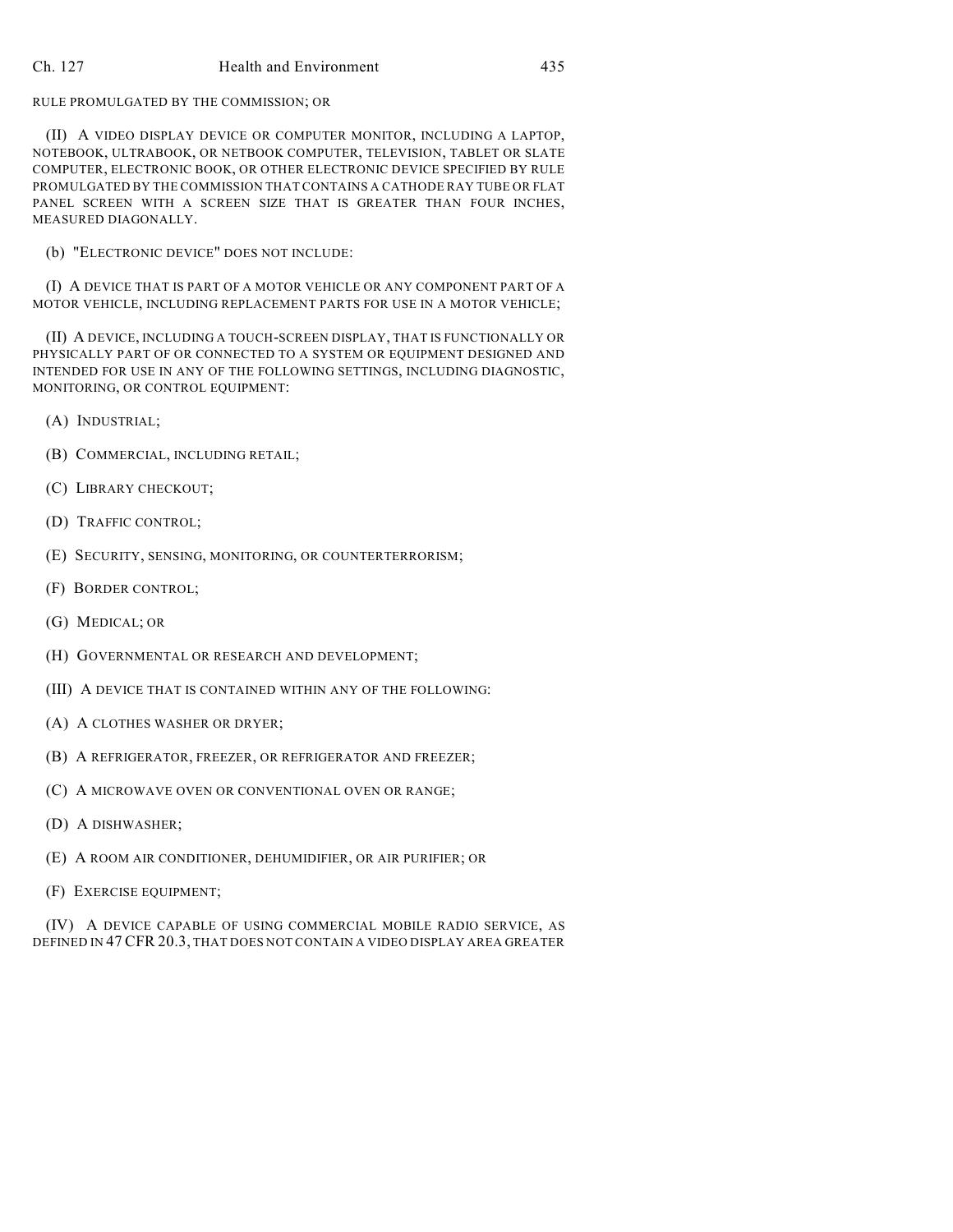THAN FOUR INCHES, MEASURED DIAGONALLY; OR

(V) A TELEPHONE.

(4) "LANDFILL" MEANS A SOLID WASTES DISPOSAL SITE AND FACILITY, AS THAT TERM IS DEFINED IN SECTION 30-20-101 (8), C.R.S.

(5) "PERIPHERAL" MEANS A KEYBOARD, MOUSE, OR OTHER DEVICE THAT IS SOLD EXCLUSIVELY FOR EXTERNAL USE WITH A COMPUTER AND PROVIDES INPUT OR OUTPUT INTO OR FROM A COMPUTER.

(6) "PROCESSING FOR REUSE" MEANS A METHOD, TECHNIQUE, OR PROCESS BY WHICH ELECTRONIC DEVICES THAT WOULD OTHERWISE BE DISPOSED OF OR DISCARDED ARE INSTEAD SEPARATED, PROCESSED, AND RETURNED TO THEIR ORIGINAL INTENDED PURPOSES OR TO OTHER USEFUL PURPOSES AS ELECTRONIC DEVICES.

(7) "RECYCLE" OR "RECYCLING" MEANS PROCESSING,INCLUDINGDISASSEMBLING, DISMANTLING, SHREDDING, AND SMELTING, AN ELECTRONIC DEVICE OR ITS COMPONENTS TO RECYCLE A USEABLE COMPONENT, COMMODITY, OR PRODUCT, INCLUDING PROCESSING FOR REUSE. "RECYCLING", WITH RESPECT TO ELECTRONIC DEVICES, DOES NOT INCLUDE ANY PROCESS DEFINED AS INCINERATION UNDER APPLICABLE LAWS OR RULES.

(8) "STATE AGENCY" MEANS ANY DEPARTMENT, COMMISSION, COUNCIL, BOARD, BUREAU, COMMITTEE, INSTITUTION OF HIGHER EDUCATION, AGENCY, OR OTHER GOVERNMENTAL UNIT OF THE EXECUTIVE, LEGISLATIVE, OR JUDICIAL BRANCH OF STATE GOVERNMENT.

(9) (a) "VIDEO DISPLAY DEVICE" MEANS:

(I) AN ELECTRONIC DEVICE WITH AN OUTPUT SURFACE THAT DISPLAYS OR IS CAPABLE OF DISPLAYING MOVING GRAPHICAL IMAGES OR VISUAL REPRESENTATIONS OF IMAGE SEQUENCES OR PICTURES THAT SHOW A NUMBER OF QUICKLY CHANGING IMAGES ON A SCREEN TO CREATE THE ILLUSION OF MOTION; OR

(II) AN ELECTRONIC DEVICE WITH A VIEWABLE SCREEN OF FOUR INCHES OR LARGER, MEASURED DIAGONALLY, THAT CONTAINS A TUNER THAT LOCKS ON TO A SELECTED CARRIER FREQUENCY OR CABLE SIGNAL AND IS CAPABLE OF RECEIVING AND DISPLAYING TELEVISION OR VIDEO PROGRAMMING VIA BROADCAST, CABLE, OR **SATELLITE.** 

(b) "VIDEO DISPLAY DEVICE" INCLUDES A DEVICE THAT IS AN INTEGRAL PART OF THE DISPLAY AND CANNOT EASILY BE REMOVED FROM THE DISPLAY BY THE CONSUMER AND THAT PRODUCES THE MOVING IMAGE ON THE SCREEN. A VIDEO DISPLAY DEVICE MAY USE A CATHODE RAY TUBE, LIQUID CRYSTAL DISPLAY, GAS PLASMA, DIGITAL LIGHT PROCESSING, OR OTHER IMAGE-PROJECTION TECHNOLOGY.

(c) "VIDEO DISPLAY DEVICE" DOES NOT INCLUDE A DEVICE THAT IS PART OF A MOTOR VEHICLE OR ANY COMPONENT PART OF A MOTOR VEHICLE ASSEMBLED BY, OR FOR, A VEHICLE MANUFACTURER OR FRANCHISED DEALER, INCLUDING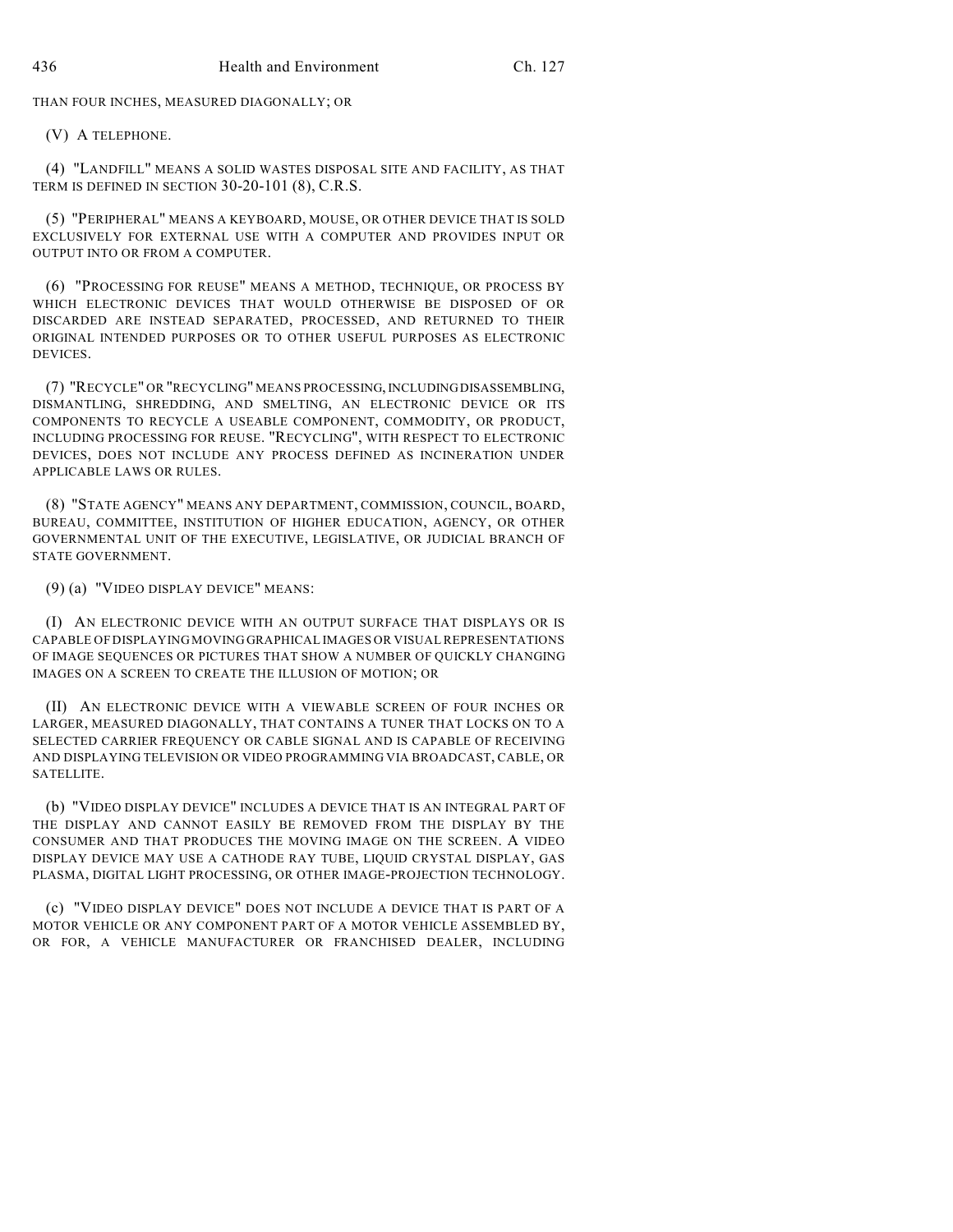REPLACEMENT PARTS FOR USE IN A MOTOR VEHICLE.

**25-17-303. Landfill ban - rules.** BY JULY 1, 2013, A PERSON SHALL NOT DISPOSE OF AN ELECTRONIC DEVICE OR A COMPONENT OF AN ELECTRONIC DEVICE IN A LANDFILL IN THIS STATE; EXCEPT THAT A BOARD OF COUNTY COMMISSIONERS FOR A COUNTY THAT DOES NOT HAVE AT LEAST TWO ELECTRONIC WASTE RECYCLING EVENTS PER YEAR OR AN ONGOING ELECTRONIC WASTE RECYCLING PROGRAM THAT SERVES RESIDENTS OF THE COUNTY MAY, BY MAJORITY VOTE OF THE COMMISSIONERS AND IN COMPLIANCE WITH THE REQUIREMENTS OF THIS SECTION, EXEMPT ITS RESIDENTS FROM THE BAN ESTABLISHED BY THIS SECTION. A COUNTY SHALL MAKE A GOOD FAITH EFFORT TO SECURE THE ELECTRONIC WASTE RECYCLING SERVICES BEFORE THE BOARD OF COMMISSIONERS MAY EXEMPT THE COUNTY'S RESIDENTS FROM THE LANDFILL BAN. AN EXEMPTION FROM THE LANDFILL BAN IS VALID FOR TWO YEARS, AFTER WHICH THE BOARD MAY VOTE ON ANOTHER TWO-YEAR EXEMPTION AFTER AGAIN MAKING A GOOD FAITH EFFORT TO SECURE A VENDOR TO PROVIDE THE RECYCLING SERVICES. A COUNTY IS NOT REQUIRED TO PAY FOR THE RECYCLING SERVICES. COUNTIES THAT CURRENTLY DO NOT HAVE SUCH SERVICES ARE ENCOURAGED TO WORK WITH THE DEPARTMENT OF PUBLIC HEALTH AND ENVIRONMENT AND OTHER ENTITIES, SUCH AS THE COLORADO ASSOCIATION FOR RECYCLING, OR ITS SUCCESSOR ORGANIZATION, TO FIND AN ELECTRONICS RECYCLING VENDOR THAT WILL SERVE THAT COUNTY.

**25-17-304. State electronic device recycling - rules.** (1) EFFECTIVE JULY 1, 2013, EACH STATE AGENCY SHALL RECYCLE ITS ELECTRONIC DEVICES. THE AGENCY SHALL USE ONLY A RECYCLER THAT IS CERTIFIED TO A NATIONAL ENVIRONMENTAL CERTIFICATION STANDARD SUCH AS THE R2 OR E-STEWARD STANDARDS OR OTHER COMPARABLE RECYCLING OR DISPOSAL STANDARD; EXCEPT THAT THIS CERTIFICATION REQUIREMENT DOES NOT APPLY TO PROCESSING FOR REUSE CONDUCTED ON BEHALF OF STATE AGENCIES AS STIPULATED IN SECTION 17-24-106.6, C.R.S., BY THE DIVISION OF CORRECTIONAL INDUSTRIES CREATED IN SECTION 17-24-104, C.R.S. THE COMMISSION MAY ADOPT RULES TO AVOID THE USE OF CERTIFICATIONS THAT ARE NOT COMPARABLE.

(2) UPON RECEIPT OF A DEVICE, A RECYCLER THAT ACCEPTS AN ELECTRONIC DEVICE FROM A STATE AGENCY SHALL PROVIDE THE AGENCY WITH APPROPRIATE DOCUMENTATION VERIFYING THE RECYCLER'S CERTIFICATION AS REQUIRED IN SUBSECTION (1) OF THIS SECTION.

**25-17-305. Immunity.** (1) A RECYCLER IS NOT LIABLE FOR PERSONAL OR FINANCIAL DATA OR OTHER INFORMATION THAT A CONSUMER OR STATE AGENCY MAY LEAVE ON AN ELECTRONIC DEVICE THAT IS COLLECTED, PROCESSED, OR RECYCLED UNLESS THE RECYCLER ACTED IN A GROSSLY NEGLIGENT MANNER.

 $(2)$  A WASTE HAULER, AS THAT TERM IS DEFINED IN SECTION 30-20-1001 (16), C.R.S., OR OWNER OR OPERATOR OF A LANDFILL OR TRANSFER STATION DOES NOT VIOLATE THIS PART 3 IF THE HAULER, OWNER, OR OPERATOR HAS MADE A GOOD-FAITH EFFORT TO COMPLY WITH THIS PART 3 BY POSTING AND MAINTAINING, IN A CONSPICUOUS LOCATION AT THE WASTE HAULER'S FACILITY, TRANSFER STATION, OR THE LANDFILL, A SIGN STATING THAT ELECTRONIC DEVICES WILL NOT BE ACCEPTED AT THE FACILITY, TRANSFER STATION, OR LANDFILL.